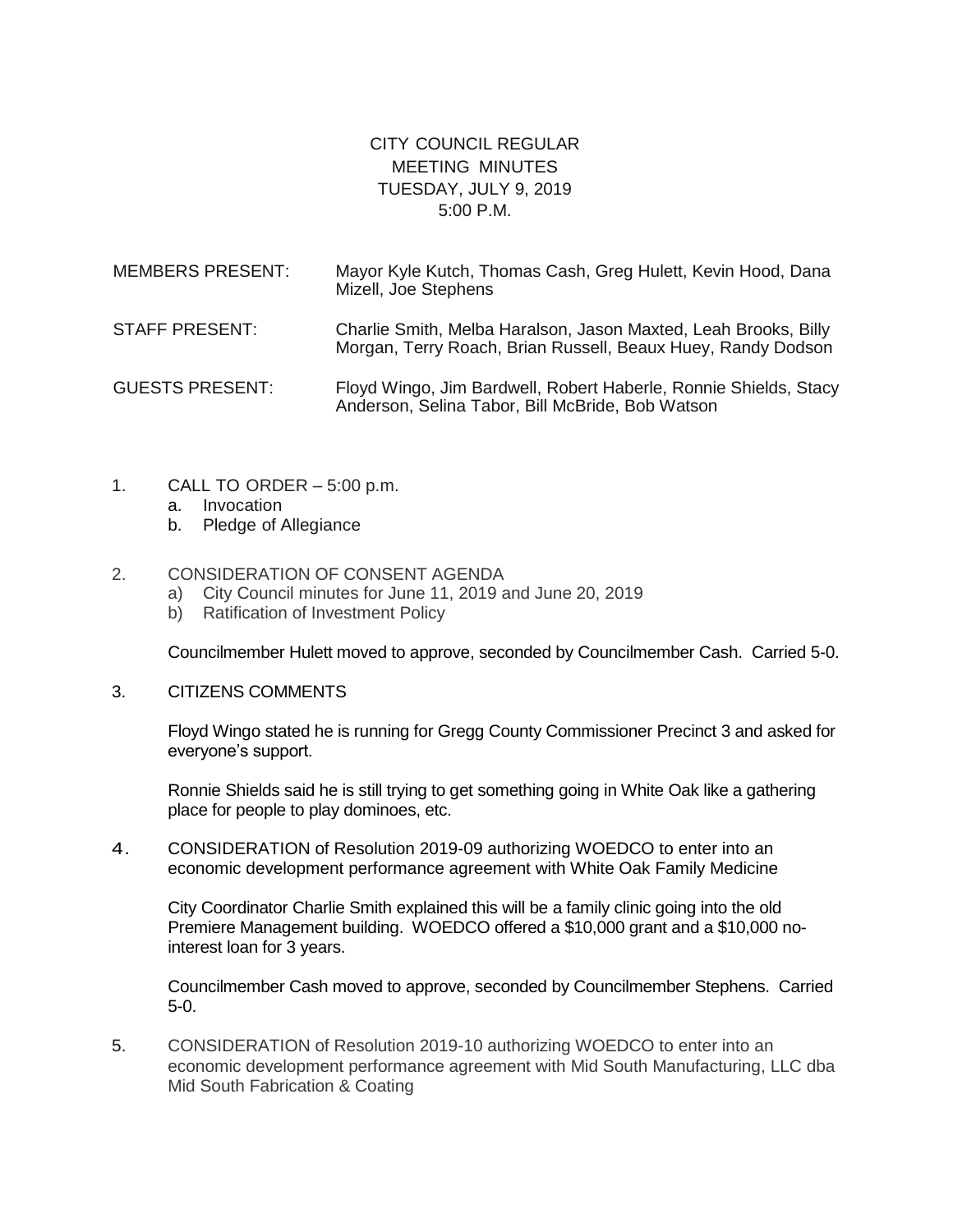City Coordinator Smith stated WOEDCO offered a \$50,000 grant to upgrade their software program.

Councilmember Hood moved to approve, seconded by Councilmember Mizell. Carried 4-0-1 with Councilmember Hulett abstaining.

6. CONSIDERATION of appointment of Jeff Loftis to the Zoning Board of Adjustments

Councilmember Hulett moved to approve, seconded by Councilmember Stephens. Carried 5-0.

7. CONSIDERATION of street improvement project

City Coordinator Smith said SPI Engineers previously submitted a prioritized list of streets totaling \$6.5 million. The top three streets were Old Hwy 80, Whatley and Archer. He said we talked about a bond but decided to go with certificates of obligation. He the county can assist with some of these streets as their schedule allows. He asked for guidance on the scope of work going forward.

Councilmember Hulett said he would prefer to see how much debt service we can handle in the budget. Mayor Kutch asked Robert Haberle (of SPI Engineers) what the life of the street is. Mr. Haberle said it depends on whether it is a full reclamation or just seal coat but estimated 13-15 years.

No action taken. Mr. Smith was advised to move forward with numbers using his best judgement.

8. EXECUTIVE SESSION pursuant to Government Code §551.074 regarding Fire Chief position

The Council recessed into executive session at 5:17 p.m.

9. RECONVENE into open session and take any action necessary regarding Fire Chief position

The Council reconvened into open session at 5:33 p.m. Councilmember Hulett moved to offer the Fire Chief, Fire Marshal and Code Enforcement position to Jimmy Purcell starting August 1, 2019. Motion seconded by Councilmember Hood. Carried 5-0.

- 10. CITY COORDINATOR REPORT
	- a) Update on capital improvement projects

The water plant reservoir is 9 feet low because the power has been out at Big Sandy Creek for 2 weeks. SWEPCO initially said it would take 1 week to repair. They are supposed to be out there in the morning. We had to turn on the valve to get water from Longview.